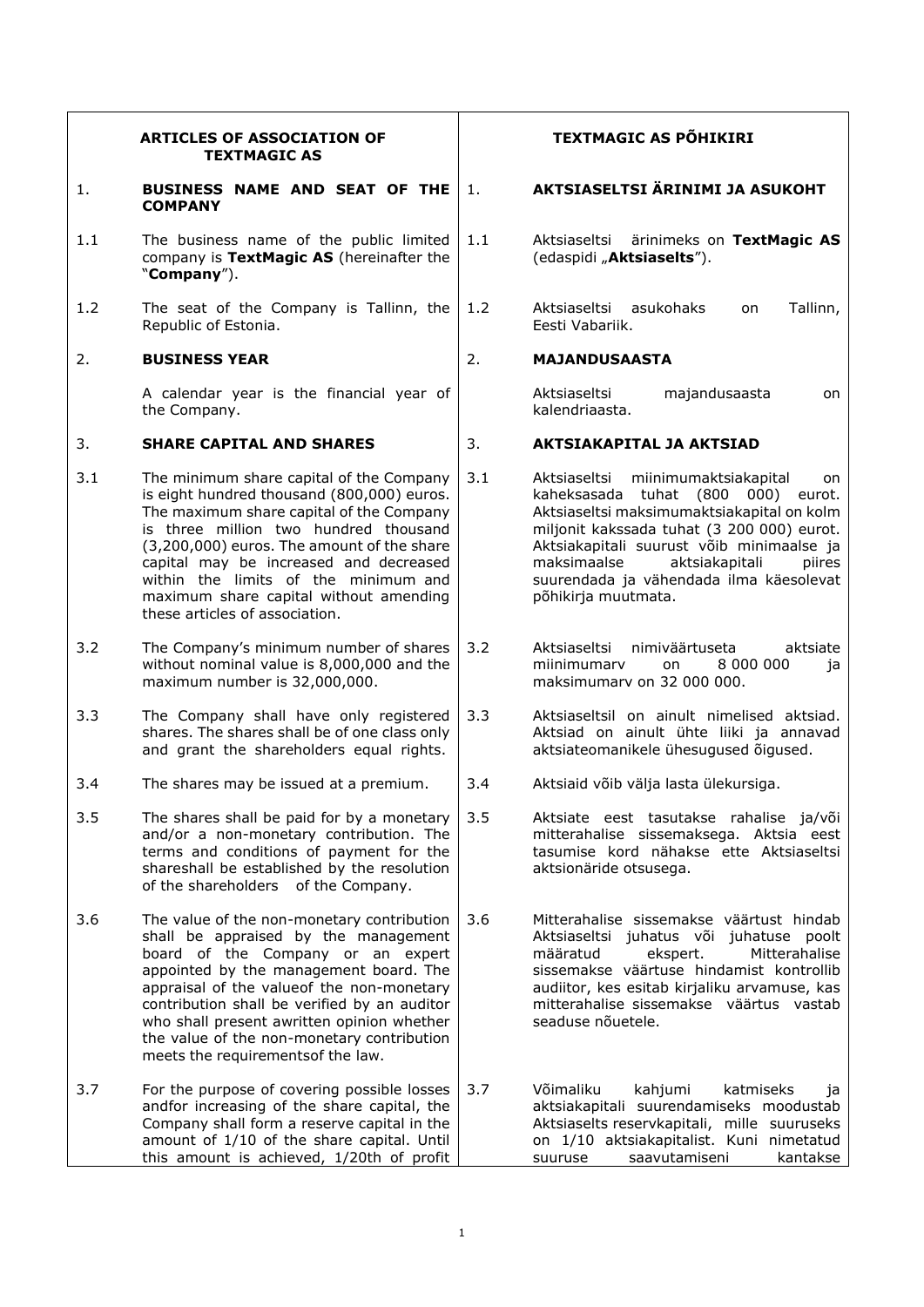|       | shall be entered into the reserve capital<br>each year.                                                                                                                                                                                                                             |     | reservkapitali<br>igal<br>1/20<br>aastal<br>puhaskasumist.                                                                                                                                                   |
|-------|-------------------------------------------------------------------------------------------------------------------------------------------------------------------------------------------------------------------------------------------------------------------------------------|-----|--------------------------------------------------------------------------------------------------------------------------------------------------------------------------------------------------------------|
| 3.8   | The Company may issue convertible bonds.                                                                                                                                                                                                                                            | 3.8 | Aktsiaseltsil on<br>õigus<br>lasta<br>välja<br>vahetusvõlakirju.                                                                                                                                             |
| 4.    | <b>ENCUMBRANCE OF</b><br>TRANSFER AND<br><b>SHARES</b>                                                                                                                                                                                                                              | 4.  | VÕÕRANDAMINE<br><b>AKTSIATE</b><br>JA<br><b>KOORMAMINE</b>                                                                                                                                                   |
| 4.1   | The Company's shares shall be freely<br>transferable.                                                                                                                                                                                                                               | 4.1 | Aktsiaseltsi<br>vabalt<br>aktsiad<br>on<br>võõrandatavad.                                                                                                                                                    |
| 4.2   | The Company's shares may be pledged<br>pursuant to the procedure provided by law.                                                                                                                                                                                                   | 4.2 | Aktsiaseltsi aktsiaid võib pantida seaduses<br>korras.<br>sätestatud                                                                                                                                         |
| 5.    | <b>MANAGEMENT BOARD</b>                                                                                                                                                                                                                                                             | 5.  | <b>JUHATUS</b>                                                                                                                                                                                               |
| 5.1   | The management board is a directing body<br>of the Company which represents and<br>manages the Company. The management<br>board shall organise the accounting of the<br>Company.                                                                                                    | 5.1 | Juhatus on Aktsiaseltsi juhtorgan, mis<br>juhib Aktsiaseltsi.<br>Juhatus<br>esindab ja<br>korraldab Aktsiaseltsi raamatupidamist.                                                                            |
| 5.2   | The management board shall have one (1)<br>tothree (3) members.                                                                                                                                                                                                                     | 5.2 | Juhatusel on üks (1) kuni kolm (3) liiget.                                                                                                                                                                   |
| 5.3   | The members of the management board<br>shall be elected and removed by the<br>supervisory board, which shall also decide<br>on the remuneration of the members of the<br>management board. The members of the<br>management board shall be elected for a<br>termof three (3) years. | 5.3 | Juhatuse liikmed valib ja kutsub tagasi<br>nõukogu, kes otsustab ka juhatuse liikmete<br>tasustamise. Juhatuse liikmed valitakse<br>kolmeks (3) aastaks.                                                     |
| 5.4   | Each member of the management board<br>may represent the Company alone in all<br>legal acts, unless a resolution of the<br>supervisory board prescribes otherwise.                                                                                                                  | 5.4 | Aktsiaseltsi võib kõigis õigustoimingutes<br>esindada iga juhatuse liige üksinda, kui<br>nõukogu otsusega ei ole ette nähtud<br>teisiti.                                                                     |
| 6.    | <b>SUPERVISORY BOARD</b>                                                                                                                                                                                                                                                            | 6.  | <b>NÕUKOGU</b>                                                                                                                                                                                               |
| 6.1   | The supervisory board shall plan the<br>activities of the Company, organise the<br>management of the Company and supervise<br>the activities of themanagement board. The<br>supervisory board shall notify the general<br>meeting of the results of a review.                       | 6.1 | Nõukogu planeerib Aktsiaseltsi tegevust ja<br>korraldab Aktsiaseltsi juhtimist ning teostab<br>järelevalvet juhatuse tegevuse üle. Kontrolli<br>nõukogu<br>tulemused<br>teeb<br>teatavaks<br>üldkoosolekule. |
| $6.2$ | The supervisory board has three (3) to five<br>(5) members who shall be elected for a term<br>of five (5) years.                                                                                                                                                                    | 6.2 | Nõukogu koosneb kolmest (3) kuni viiest<br>(5) liikmest, kes valitakse viieks (5)<br>aastaks.                                                                                                                |
| 6.3   | The members of the supervisory board shall<br>be elected and recalled by the general<br>meeting of shareholders.                                                                                                                                                                    | 6.3 | Nõukogu liikmed valitakse ja kutsutakse<br>tagasiaktsionäride üldkoosoleku poolt.                                                                                                                            |
| 6.4   | The members of the supervisory board shall<br>elect a chairman from among themselves,<br>who shall organise the activities of the<br>supervisory board.                                                                                                                             | 6.4 | Nõukogu<br>liikmed valivad endi hulgast<br>nõukogu esimehe, kes korraldab nõukogu<br>tööd.                                                                                                                   |
| 6.5   | The supervisory board is competent to:                                                                                                                                                                                                                                              | 6.5 | Nõukogu pädevusse kuulub:                                                                                                                                                                                    |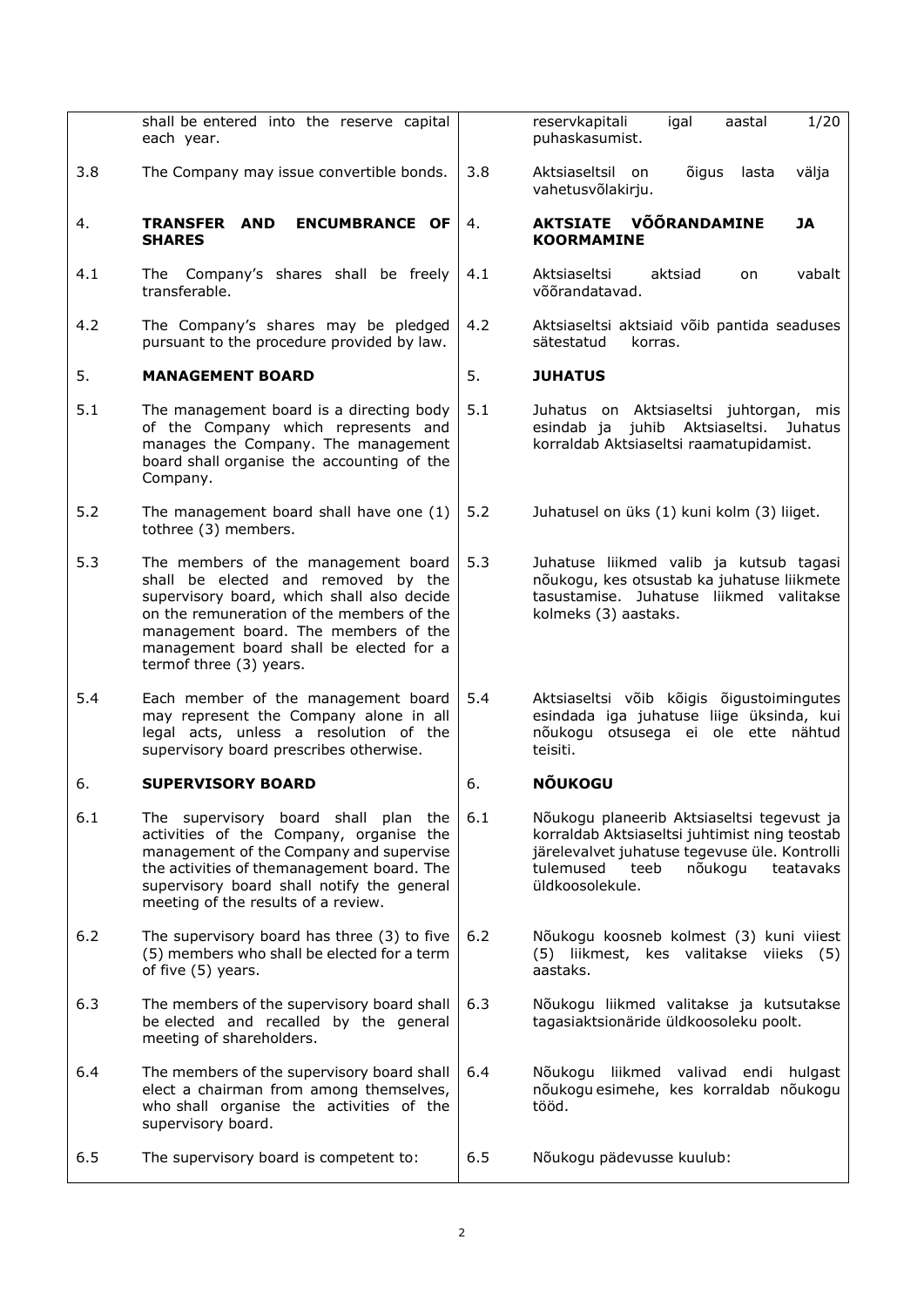<span id="page-2-5"></span><span id="page-2-4"></span><span id="page-2-3"></span><span id="page-2-2"></span><span id="page-2-1"></span><span id="page-2-0"></span>

| 6.5.1  | activities<br>the<br>of<br>the<br>plan<br>and organise<br>Company<br>its<br>management;                                                                                                                                                                                                                                                                                                                                                                         | 6.5.1  | Aktsiaseltsi<br>tegevuse<br>planeerimine<br>juhtimise<br>ja<br>korraldamine;                                                                                                                                                                                                                                          |
|--------|-----------------------------------------------------------------------------------------------------------------------------------------------------------------------------------------------------------------------------------------------------------------------------------------------------------------------------------------------------------------------------------------------------------------------------------------------------------------|--------|-----------------------------------------------------------------------------------------------------------------------------------------------------------------------------------------------------------------------------------------------------------------------------------------------------------------------|
| 6.5.2  | elect and remove the members<br>of themanagement board;                                                                                                                                                                                                                                                                                                                                                                                                         | 6.5.2  | juhatuse liikmete valimine ja<br>tagasikutsumine;                                                                                                                                                                                                                                                                     |
| 6.5.3  | determine the duties of the<br>members of the management<br>board and decideon principles of<br>remuneration of the members of<br>the management board;                                                                                                                                                                                                                                                                                                         | 6.5.3  | juhatuse liikmete<br>kohustuste<br>määramine ja juhatuse liikmete<br>tasustamise<br>põhimõtete<br>otsustamine;                                                                                                                                                                                                        |
| 6.5.4  | give orders to the management<br>boardin the course of organising<br>the Company's operations and<br>supervise the activities of the<br>management board;                                                                                                                                                                                                                                                                                                       | 6.5.4  | korralduste andmine juhatusele<br>Aktsiaseltsi<br>tegevuse<br>korraldamisel ning järelevalve<br>teostamine juhatuse tegevuse<br>üle;                                                                                                                                                                                  |
| 6.5.5  | approve the budget for the<br>financial year;                                                                                                                                                                                                                                                                                                                                                                                                                   | 6.5.5  | majandusaasta<br>eelarve<br>kinnitamine;                                                                                                                                                                                                                                                                              |
| 6.5.6  | approve the<br>annual<br>report<br>(including the profit distribution<br>proposal) prepared<br>by<br>the<br>management board and<br>make<br>changes<br>the<br>profit<br>in<br>distribution proposal;                                                                                                                                                                                                                                                            | 6.5.6  | juhatuse<br>poolt<br>koostatud<br>aastaaruande<br>(sh<br>kasumi<br>jaotamise<br>ettepaneku)<br>heakskiitmine<br>ning<br>kasumi<br>jaotamise ettepanekumuutmine;                                                                                                                                                       |
| 6.5.7  | appoint<br>and<br>remove<br>procurator;                                                                                                                                                                                                                                                                                                                                                                                                                         | 6.5.7  | prokuristi<br>nimetamine<br>ja<br>tagasikutsumine;                                                                                                                                                                                                                                                                    |
| 6.5.8  | prepare and approve the agenda<br>of the general<br>meeting<br>of<br>shareholders;                                                                                                                                                                                                                                                                                                                                                                              | 6.5.8  | üldkoosoleku<br>aktsionäride<br>päevakorra<br>koostamine<br>ia<br>kinnitamine;                                                                                                                                                                                                                                        |
| 6.5.9  | grant<br>consent<br>the<br>to<br>management board for entering<br>into the transactions and for<br>performing the acts mentioned in<br>clause 6.6 of these articles of<br>association considering that the<br>supervisory board may establish<br>general rules for entering into<br>certain transactions<br>and<br>for<br>performing certain acts without<br>granting their consent<br>for<br>entering into a transactionor for<br>performing an act each time; | 6.5.9  | nõusoleku andmine juhatusele<br>põhikirja punktis 6.6 nimetatud<br>tehingute<br>toimingute<br>ja<br>teostamiseks,<br>kusjuures<br>nõukogu võib kehtestada üldised<br>reeglid teatud liiki tehingute ja<br>toimingute<br>tegemiseks<br>andmata juhatusele igakordset<br>nõusolekut tehingu või toimingu<br>tegemiseks; |
| 6.5.10 | decide<br>conclusion<br>on<br>of<br>a -<br>transaction with a member of the<br>management board and on<br>conduct of a legal dispute and<br>appoint a representative of the<br>Company in such transaction or<br>dispute;                                                                                                                                                                                                                                       | 6.5.10 | juhatuse<br>liikmega<br>tehingu<br>õigusvaidluse<br>tegemise<br>ja<br>pidamise otsustamine ning selles<br>tehingus<br>või<br>vaidluses<br>Aktsiaseltsi<br>esindaja<br>määramine;                                                                                                                                      |
| 6.5.11 | decide on other matters placed in<br>the<br>competence<br>οf<br>the<br>supervisory board by law or<br>these articles of association.                                                                                                                                                                                                                                                                                                                            | 6.5.11 | muude seaduse või käesoleva<br>põhikirjaga nõukogu pädevusse<br>antudküsimuste otsustamine.                                                                                                                                                                                                                           |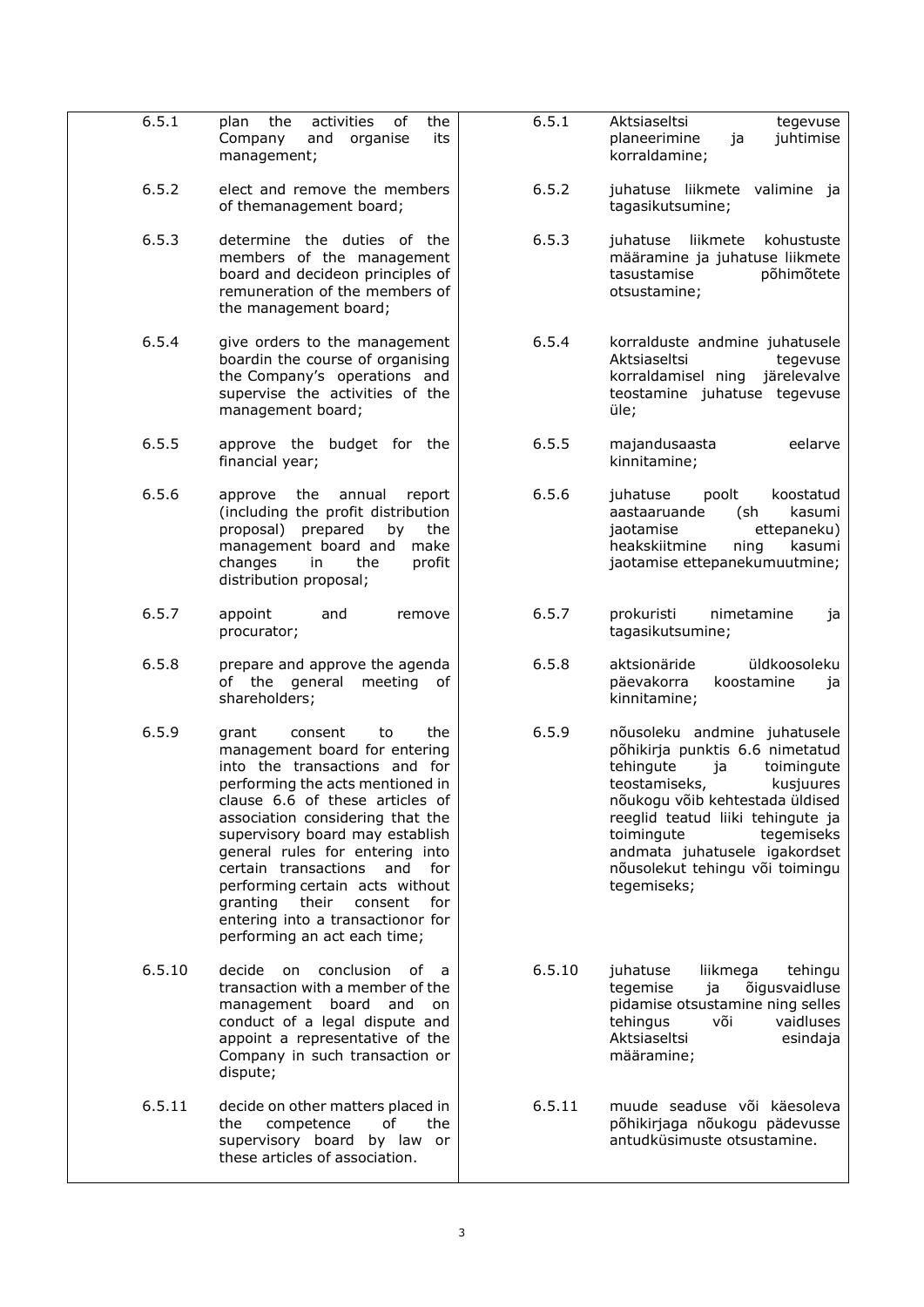- <span id="page-3-0"></span>6.6 During the three years of the coming into force of the wording of the articles of association adopted on 26.11.2021, the supervisory board may increase the share capital of the Company. The supervisory board may not increase the share capital by up to 42,500 euros, via issuing up to 425,000 new shares, within the framework of the share-option programme(s) of the group adopted by the supervisory board of the Company, and the pre-emptive right of shareholders to subscribe for the new shares, which right is set forth in section 345 of the Commercial Code, is excluded in respect of said shares.
- <span id="page-3-2"></span>6.7 The consent of the supervisory board is required for the management board for conclusion of the following transactions or for performing the following acts:
	- 6.7.1 acquiring, transferring, encumbering, increasing or reducing of any shareholding in another company or otherwise disposing of shareholdings (including by way of waiver of the pre-emptive right to subscribe for or to acquire a shareholding);
	- 6.7.2 incorporation of a subsidiary or resolving on the merger, division, transformation or dissolution of such subsidiary;
	- 6.7.3 establishing or closing of a foreign branch;
	- 6.7.4 acquisition, transfer or termination of the activities of an enterprise or its organizationally independent unit;
	- 6.7.5 acquisition, transfer or encumbrance of immovable property and of registered movables;
	- 6.7.6 making of investments in excess of the cost amount provided for in the Company's budget for the relevantfinancial year;
	- 6.7.7 assuming any loans, credits or any other debt obligations in excess of the amount provided for in the Company's budget for the relevant financial year, as well as amending of the material terms and conditions of the agreement entered into for the

<span id="page-3-1"></span>6.6 Nõukogul on õigus kolme aasta jooksul alates põhikirja 26.11.2021 vastu võetud redaktsiooni kehtima hakkamisest suurendada aktsiakapitali sissemaksete tegemisega. Nõukogu võib suurendada aktsiakapitali kuni 42 500 euro võrra, lastes välja kuni 425 000 uut aktsiat, Seltsi nõukogu poolt vastu võetud kontserni aktsiaoptsiooni programmi(de) raames, kusjuures aktsionäride äriseadustiku §-s 345 sätestatud eesõigus märkida uusi aktsiaid on eelnimetatud aktsiate suhtes välistatud.

- <span id="page-3-3"></span>6.7 Juhatus peab saama nõukogu nõusoleku järgmiste tehingute või toimingute tegemiseks:
	- 6.7.1 mis tahes osaluse omandamine, võõrandamine, koormamine, osaluse suurendamine või vähendamine teises äriühingus või osaluse muul viisil käsutamine (sealhulgas osaluse märkimise eesõigusest või omandamise eesõigusest loobumine);
	- 6.7.2 tütarettevõtja asutamine või selle ühinemise, jagunemise, ümberkujundamise või lõpetamise otsustamine;
	- 6.7.3 välisriigi filiaali asutamine või sulgemine;
	- 6.7.4 ettevõtte või selle organisatsiooniliselt iseseisva osa omandamine, võõrandamine või selle tegevuse lõpetamine;
	- 6.7.5 kinnisasjade ja registrisse kantud vallasasjade omandamine, võõrandamine või koormamine;
	- 6.7.6 investeeringute tegemine, mis ületavad asjaomaseks<br>majandusaastaks Aktsiaseltsi majandusaastaks eelarves ettenähtud kulutuste summa;
	- 6.7.7 laenu, krediidi või mistahes muu võlakohustuse võtmine, mis ületavad asjaomaseks majandusaastaks Aktsiaseltsi eelarves ettenähtud summa, ning sellise laenu, krediidi või muu võlakohustuse võtmiseks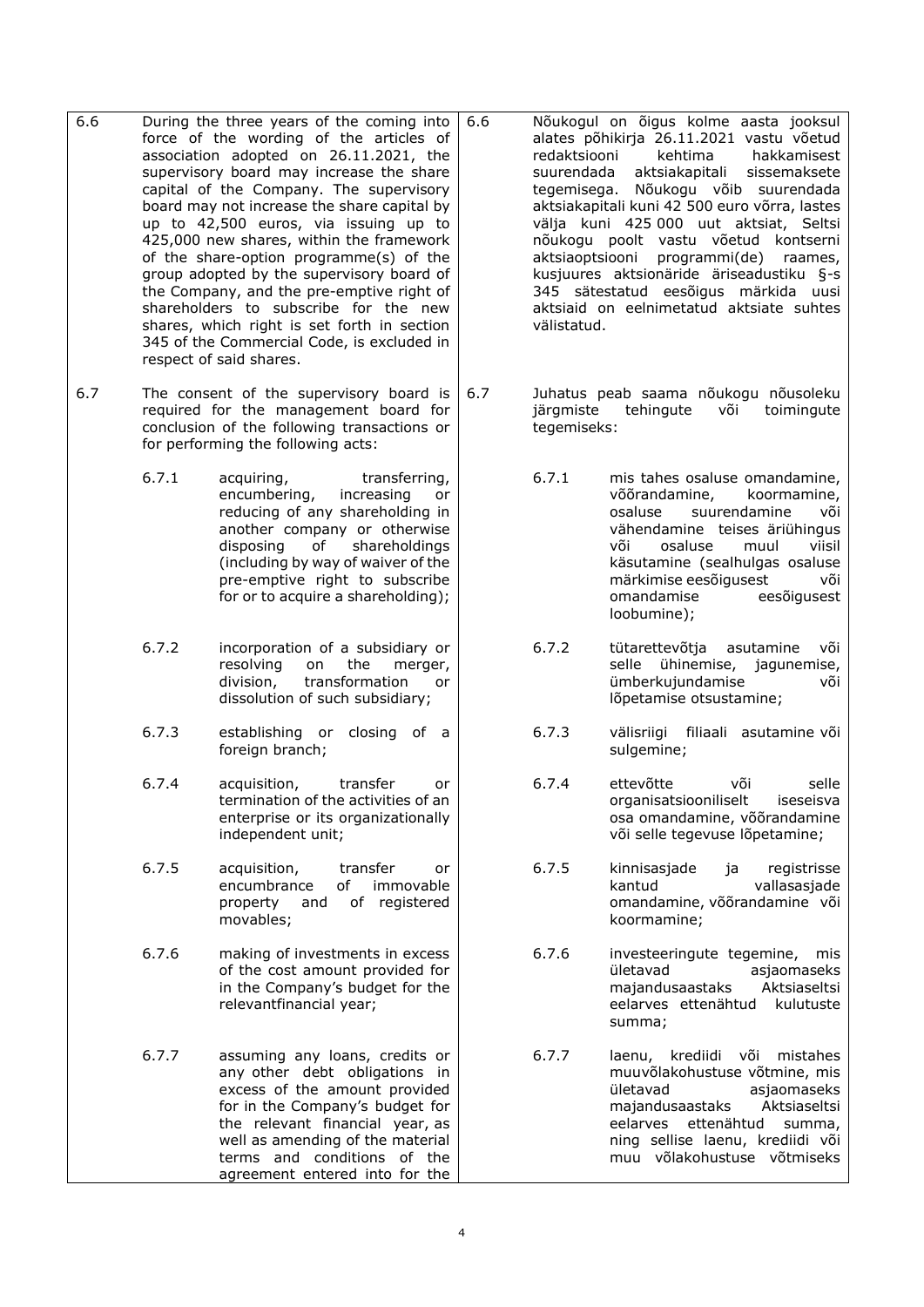<span id="page-4-1"></span><span id="page-4-0"></span>

|      |                    | purpose of assuming such loan,<br>creditor debt obligation;                                                                                                                                                                                                                                                                                                                                                                                                                      |      |         | sõlmitud<br>lepingu<br>oluliste<br>tingimustemuutmine;                                                                                                                                                                                                                                                                                                                          |
|------|--------------------|----------------------------------------------------------------------------------------------------------------------------------------------------------------------------------------------------------------------------------------------------------------------------------------------------------------------------------------------------------------------------------------------------------------------------------------------------------------------------------|------|---------|---------------------------------------------------------------------------------------------------------------------------------------------------------------------------------------------------------------------------------------------------------------------------------------------------------------------------------------------------------------------------------|
|      | 6.7.8              | making loans or granting credit<br>in excess of the amount provided<br>for in the Company's budget for<br>the relevant financial year or<br>issuing<br>any<br>securities<br>or<br>encumbrances with regard to the<br>property of the Company, or<br>issuing guarantees, sureties or<br>undertaking<br>other<br>similar<br>obligations;                                                                                                                                           |      | 6.7.8   | laenu või krediidi andmine, mis<br>ületavad<br>asjaomaseks<br>majandusaastaks<br>Aktsiaseltsi<br>eelarvesettenähtud summa, või<br>või<br>tagatiste<br>koormatiste<br>seadmine<br>Aktsiaseltsi<br>vara<br>suhtes või garantii, käenduse või<br>sarnase<br>kohustuse<br>muu<br>võtmine;                                                                                           |
|      | 6.7.9              | entering into,<br>amending<br>or<br>terminating any contract or<br>agreement that is beyond the<br>scope of everyday business<br>activities or that has a purpose of<br>binding the Company for more<br>than 12 months and that obliges<br>the Company to incurexpenses<br>or carry obligations in the<br>volume of more than 2,000,000<br>eurosper year;                                                                                                                        |      | 6.7.9   | mistahes sellise<br>lepingu<br>või<br>kokkuleppe<br>sõlmimine,<br>muutmine või lõpetamine, mis<br>väljaspool<br>tavapärast<br>on<br>majandustegevust,<br>või<br>mille<br>siduda<br>eesmärgiks<br>on<br>Aktsiaseltsi kauemaks kui 12<br>kohustab<br>kuuks<br>ning<br>mis<br>Aktsiaseltsi kandma aastas 2 000<br>000 eurot ületavaid kulutusi või<br>kohustusi;                   |
|      | 6.7.10             | changing<br>Company's<br>the<br>financial<br>accounting<br>and<br>accounting principles, customs<br>and practices, other than as<br>required by applicable law;                                                                                                                                                                                                                                                                                                                  |      | 6.7.10  | Aktsiaseltsi poolt rakendatavate<br>raamatupidamise<br>1a<br>finantsarvestuse<br>põhimõtete,<br>tavade või praktika muutmine,<br>välja arvatud, kui seda nõuab<br>kohalduv seadus;                                                                                                                                                                                              |
|      | 6.7.11             | taking any of the acts<br>or<br>concluding<br>of<br>any<br>the<br>transactions specified in Sections<br>$6.5.2$ , $6.5.5$ , $6.5.10$ , $6.7.1$ -<br>6.7.10, 7.2.1-7.2.4 and 7.2.9<br>with respect to any subsidiary of<br>the Company.                                                                                                                                                                                                                                           |      | 6.7.11  | punktides 6.5.2, 6.5.5, 6.5.10,<br>$6.7.1 - 6.7.10$ ,<br>7.2.1-7.2.4 ja<br>7.2.9 sätestatud tehingute ja<br>toimingute tegemine Aktsiaseltsi<br>mistahes tütarettevõtja suhtes.                                                                                                                                                                                                 |
| 6.8  | is demanded        | Meetings of the supervisory board shall be<br>heldwhen necessary but not less frequently<br>than once every three months. A meeting of<br>the supervisory board shall be called if this<br>by a member of the<br>supervisory board, the management board,<br>an auditor or shareholders whose shares<br>represent at least 1/10 (one-tenth) of the<br>share capital. Advancenotice of at least 10<br>(ten) days shall be given of the holding of a<br>meeting and of its agenda. | 6.8  | aktsiad | Nõukogu koosolekud toimuvad vastavalt<br>vajadusele, kuid mitte harvem kui üks kord<br>kolme kuu jooksul. Nõukogu koosolek<br>kutsutakse kokku, kui seda nõuab nõukogu<br>liige, juhatus, audiitor või aktsionärid, kelle<br>esindavad<br>vähemalt 1/10<br>aktsiakapitalist. Koosoleku toimumisest ja<br>selle päevakorrast tuleb ette<br>teatada<br>vähemalt 10 (kümme) päeva. |
| 6.9  | member<br>meeting. | The chairman of the supervisory board or a<br>оf<br>the<br>supervisory<br>board<br>substituting for the chairman shall prepare<br>the agenda of the supervisory board<br>meeting, call the meeting and chair the                                                                                                                                                                                                                                                                 | 6.9  |         | Nõukogu koosoleku päevakorra valmistab<br>ette ning koosoleku kutsub<br>kokku ja<br>koosoleku juhatajaks on nõukogu esimees<br>või teda asendav nõukogu liige.                                                                                                                                                                                                                  |
| 6.10 |                    | A meeting of the supervisory board has a<br>quorum if more than one-half of the                                                                                                                                                                                                                                                                                                                                                                                                  | 6.10 |         | Nõukogu koosolek on otsustusvõimeline,<br>kui koosolekust võtab osa<br>üle<br>poole<br>nõukogu liikmetest.                                                                                                                                                                                                                                                                      |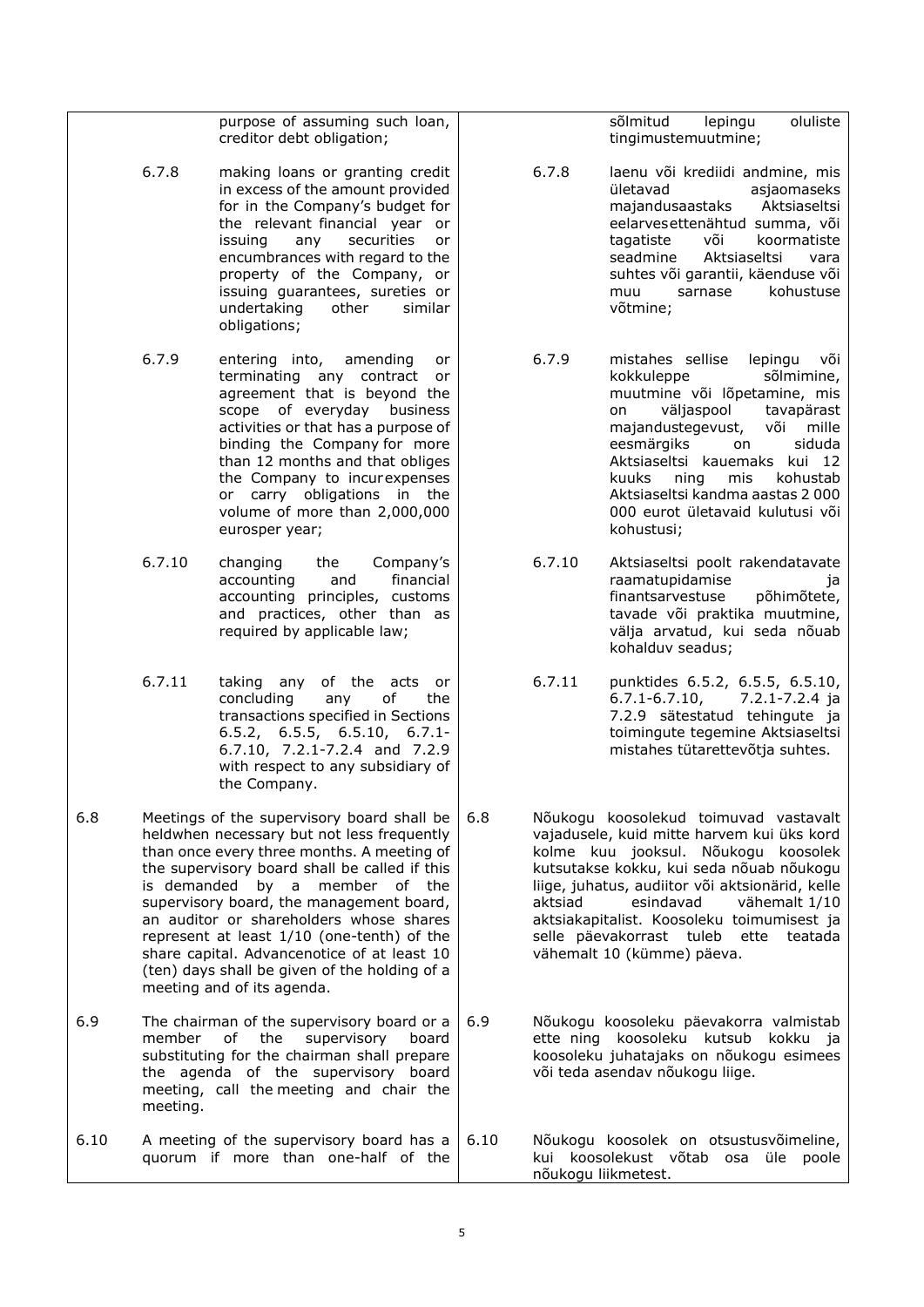<span id="page-5-3"></span><span id="page-5-2"></span><span id="page-5-1"></span><span id="page-5-0"></span>

|      | members of<br>participate.                                                                                                                                                                                                                                                 | the                                | supervisory                                                                                                                                                                                                                                                                                                                                                                                                                                                                                                                                                                                                                                                                                          | board |      |                                                                                                                                                                                                           |                                                                                                                                                                                                                                                                                                                                                                                                                                                                                               |
|------|----------------------------------------------------------------------------------------------------------------------------------------------------------------------------------------------------------------------------------------------------------------------------|------------------------------------|------------------------------------------------------------------------------------------------------------------------------------------------------------------------------------------------------------------------------------------------------------------------------------------------------------------------------------------------------------------------------------------------------------------------------------------------------------------------------------------------------------------------------------------------------------------------------------------------------------------------------------------------------------------------------------------------------|-------|------|-----------------------------------------------------------------------------------------------------------------------------------------------------------------------------------------------------------|-----------------------------------------------------------------------------------------------------------------------------------------------------------------------------------------------------------------------------------------------------------------------------------------------------------------------------------------------------------------------------------------------------------------------------------------------------------------------------------------------|
| 6.11 |                                                                                                                                                                                                                                                                            |                                    | A resolution of the supervisory board shall<br>be adopted if more than one-half of the<br>members of the supervisory board who<br>participate in the meeting vote in favour.<br>The chairman of the supervisory board shall<br>have the casting vote upon an equal division<br>ofvotes. A member of the supervisory board<br>shallnot participate in voting if approval of<br>theconclusion of a transaction between the<br>member and the Company is being decided,<br>orif approval of conclusion of a transaction<br>is being decided between the Company and<br>a legal person in which such member of the<br>supervisory board or a person connected<br>with the member has a majority holding. |       | 6.11 | poolt<br>nõusoleku<br>oluline osalus.                                                                                                                                                                     | Nõukogu otsus on vastu võetud, kui selle<br>hääletas<br>üle<br>poole<br>koosolekul<br>osalenud nõukogu liikmetest. Häälte võrdsel<br>jagunemiselon otsustav nõukogu esimehe<br>hääl. Nõukogu liikmel on keelatud osa võtta<br>hääletamisest, kui otsustatakse tema ja<br>Aktsiaseltsi vahelise tehingu tegemiseks<br>andmist,<br>samuti juhul,<br>kui<br>otsustatakse tehingu tegemist Aktsiaseltsi<br>ja juriidilise isiku vahel, milles sellisel<br>nõukogu liikmel või tema lähikondsel on |
| 6.12 |                                                                                                                                                                                                                                                                            |                                    | Minutes shall be taken of meetings of the<br>supervisory board. The minutes shall be<br>signedby all the members of the supervisory<br>board who participated in the meeting and<br>the recording secretary of the meeting.                                                                                                                                                                                                                                                                                                                                                                                                                                                                          |       | 6.12 | Nõukogu<br>protokollija.                                                                                                                                                                                  | koosolekud<br>protokollitakse.<br>Protokollile kirjutavad alla kõik koosolekul<br>osalenud nõukogu liikmed ja koosoleku                                                                                                                                                                                                                                                                                                                                                                       |
| 6.13 | The supervisory board has the right<br>to<br>adopt resolutions without calling a meeting<br>if prescribed by the work procedure of the<br>supervisory board, or if all of the members<br>of the supervisory board consent to it, in<br>accordance with the applicable law. |                                    |                                                                                                                                                                                                                                                                                                                                                                                                                                                                                                                                                                                                                                                                                                      | 6.13  |      | Nõukogul on õigus vastu võtta otsuseid<br>nõukogu koosolekut kokku kutsumata, kui<br>seeon ette nähtud nõukogu töökorras või<br>sellega on nõus kõik nõukogu liikmed,<br>vastavalt kohalduvale seadusele. |                                                                                                                                                                                                                                                                                                                                                                                                                                                                                               |
|      | <b>GENERAL MEETING OF SHAREHOLDERS</b>                                                                                                                                                                                                                                     |                                    |                                                                                                                                                                                                                                                                                                                                                                                                                                                                                                                                                                                                                                                                                                      |       |      |                                                                                                                                                                                                           |                                                                                                                                                                                                                                                                                                                                                                                                                                                                                               |
| 7.   |                                                                                                                                                                                                                                                                            |                                    |                                                                                                                                                                                                                                                                                                                                                                                                                                                                                                                                                                                                                                                                                                      |       | 7.   |                                                                                                                                                                                                           | <b>AKTSIONÄRIDE ÜLDKOOSOLEK</b>                                                                                                                                                                                                                                                                                                                                                                                                                                                               |
| 7.1  | meeting.                                                                                                                                                                                                                                                                   |                                    | A general meeting shall be held in a place<br>indicated in the notice on calling the general                                                                                                                                                                                                                                                                                                                                                                                                                                                                                                                                                                                                         |       | 7.1  | Üldkoosolek                                                                                                                                                                                               | toimub<br>üldkoosoleku<br>toimumiseteates näidatud kohas.                                                                                                                                                                                                                                                                                                                                                                                                                                     |
| 7.2  |                                                                                                                                                                                                                                                                            | A general meeting is competent to: |                                                                                                                                                                                                                                                                                                                                                                                                                                                                                                                                                                                                                                                                                                      |       | 7.2  |                                                                                                                                                                                                           | Üldkoosoleku pädevuses on:                                                                                                                                                                                                                                                                                                                                                                                                                                                                    |
|      | 7.2.1                                                                                                                                                                                                                                                                      | amend<br>association;              | the<br>articles                                                                                                                                                                                                                                                                                                                                                                                                                                                                                                                                                                                                                                                                                      | 0f    |      | 7.2.1                                                                                                                                                                                                     | põhikirja muutmine;                                                                                                                                                                                                                                                                                                                                                                                                                                                                           |
|      | 7.2.2                                                                                                                                                                                                                                                                      | increase<br>capital;               | reduce<br>and                                                                                                                                                                                                                                                                                                                                                                                                                                                                                                                                                                                                                                                                                        | share |      | 7.2.2                                                                                                                                                                                                     | aktsiakapitali suurendamine ja<br>vähendamine;                                                                                                                                                                                                                                                                                                                                                                                                                                                |
|      | 7.2.3                                                                                                                                                                                                                                                                      | issue convertible bonds;           |                                                                                                                                                                                                                                                                                                                                                                                                                                                                                                                                                                                                                                                                                                      |       |      | 7.2.3                                                                                                                                                                                                     | vahetusvõlakirjade<br>väljalaskmine;                                                                                                                                                                                                                                                                                                                                                                                                                                                          |
|      | 7.2.4                                                                                                                                                                                                                                                                      | the supervisory board;             | elect and remove members of                                                                                                                                                                                                                                                                                                                                                                                                                                                                                                                                                                                                                                                                          |       |      | 7.2.4                                                                                                                                                                                                     | nõukogu liikmete valimine ja<br>tagasikutsumine;                                                                                                                                                                                                                                                                                                                                                                                                                                              |
|      | 7.2.5                                                                                                                                                                                                                                                                      | elect an auditor;                  |                                                                                                                                                                                                                                                                                                                                                                                                                                                                                                                                                                                                                                                                                                      |       |      | 7.2.5                                                                                                                                                                                                     | audiitori valimine;                                                                                                                                                                                                                                                                                                                                                                                                                                                                           |
|      | 7.2.6                                                                                                                                                                                                                                                                      |                                    | designate a special audit;                                                                                                                                                                                                                                                                                                                                                                                                                                                                                                                                                                                                                                                                           |       |      | 7.2.6                                                                                                                                                                                                     | erikontrolli määramine;                                                                                                                                                                                                                                                                                                                                                                                                                                                                       |
|      | 7.2.7                                                                                                                                                                                                                                                                      | distribute profit;                 | approve the annual report and                                                                                                                                                                                                                                                                                                                                                                                                                                                                                                                                                                                                                                                                        |       |      | 7.2.7                                                                                                                                                                                                     | majandusaasta<br>aruande<br>kinnitamineja kasumi jaotamine;                                                                                                                                                                                                                                                                                                                                                                                                                                   |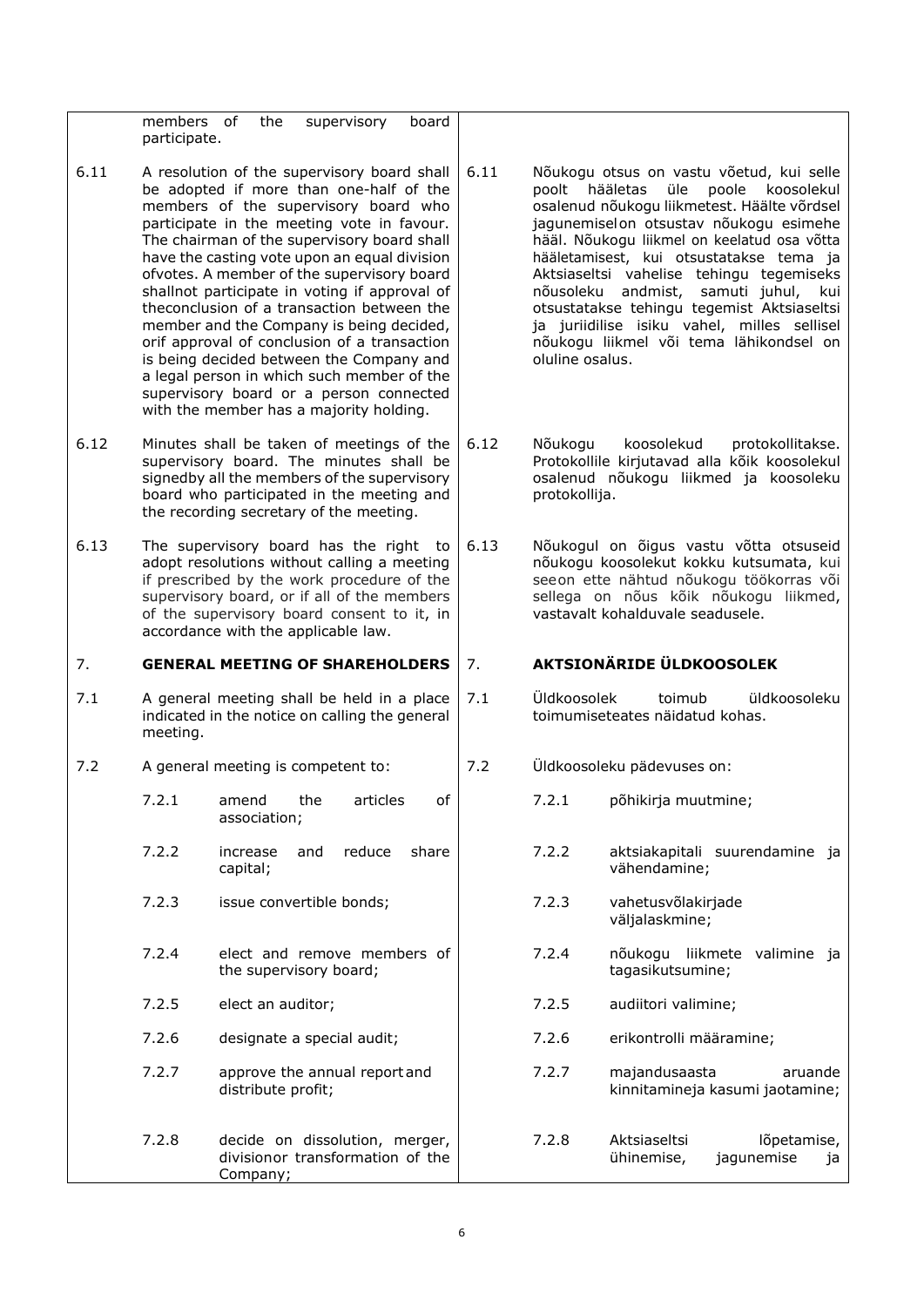ümberkujundamise otsustamine;

- <span id="page-6-0"></span>7.2.9 decide on conclusion and terms and conditions of transactions with the members of the supervisory board,decide on the conduct of legal disputes, and appointment of the representative of the Company in such transactions and disputes;
- 7.2.10 decide on other matters placed in the competence of the general meeting bylaw or requested by the supervisory board to be resolved by the general meeting.
- 7.3 A general meeting may adopt resolutions on other matters related to the activities of the Company on the demand of the management board or supervisory board. The shareholders shall be solidarily liable in the same manner as members of the management board or supervisory board for damage caused by resolutions adopted under such conditions.
- 7.4 A general meeting is called by the managementboard.
- 7.5 The management board calls an annual general meeting not later than six (6) months after theend of the financial year. A special general meeting is called in cases provided by law.
- 7.6 A notice of the general meeting shall be sent and/or published in accordance with the applicable law.
- 7.7 An annual general meeting requires an at least three (3) weeks advance notice. A special general meeting requires an at least one (1) week advance notice. The notice of the general meeting shall state the information prescribedby the law.
- 7.8 A general meeting of shareholders is deemed having a quorum, if more than one half of the votes, represented by shares, attend the meeting. If a general meeting does not have aquorum, the management board shall, within three (3) weeks but not earlier than after seven (7) days, call another meeting with the same agenda. The new meeting is competent to adopt resolutions regardless of the votes represented at the meeting.
- 7.9 A resolution of a general meeting shall be adopted if over one-half of the votes represented at the general meeting are in 7.9 Üldkoosoleku otsus on vastu võetud, kui selle poolt on antud üle poole üldkoosolekul esindatud häältest, kui seaduse või

<span id="page-6-1"></span>7.2.9 nõukogu liikmega tehingu tegemise otsustamine, tehingu tingimuste määramine, õigusvaidluse pidamise otsustamine ning selles tehingus või vaidluses Aktsiaseltsi esindaja määramine;

- 7.2.10 teiste küsimuste otsustamine, mis on seaduse kohaselt üldkoosolekupädevuses või mis on nõukogu nõudel antud otsustamiseks üldkoosolekule.
- 7.3 Teistes Aktsiaseltsi tegevusega seotud küsimustes võib üldkoosolek otsuse vastu võtta juhatuse või nõukogu nõudel. Sellistel asjaoludel tehtud otsuse tegemisega tekitatudkahju eest vastutavad aktsionärid solidaarselt nagu juhatuse või nõukogu liikmed.
- 7.4 Üldkoosoleku kutsub kokku juhatus.
- 7.5 Korralise üldkoosoleku kutsub juhatus kokku hiljemalt kuue (6) kuu jooksul majandusaasta lõppemisest. Erakorraline üldkoosolek kutsutakse kokku seaduses sätestatud tingimustel.
- 7.6 Üldkoosoleku toimumise teade saadetakse ja/või avaldatakse vastavalt kohalduvale seadusele.
- 7.7 Korralise üldkoosoleku toimumisest peab ette teatama vähemalt kolm (3) nädalat. Erakorralise üldkoosoleku toimumisest peab ette teatama vähemalt ühe (1) nädala. Üldkoosoleku toimumise teates peab näitama seaduses sätestatud andmed.
- 7.8 Üldkoosolek on pädev vastu võtma otsuseid, kui sellel on esindatud üle poole aktsiatega esindatud häältest. Kui üldkoosolek ei ole otsustusvõimeline, kutsub juhatus kolme (3) nädala jooksul, kuid mitte varem kui seitsme (7) päeva pärast, kokku uue koosoleku sama päevakorraga. Uus koosolek on pädev vastu<br>võtma otsuseid, sõltumata koosolekul sõltumata koosolekul esindatud häältest.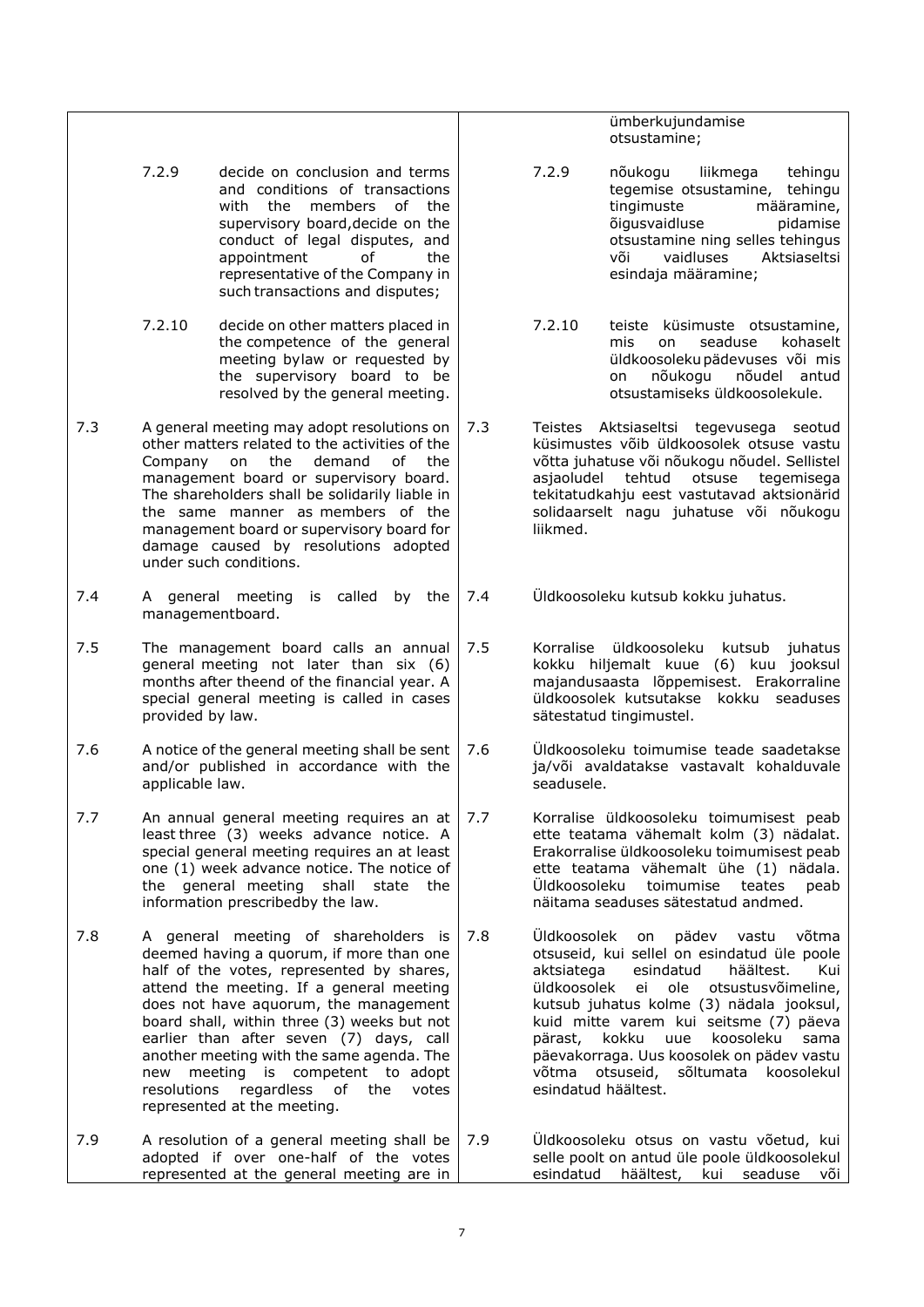| 9.4  | After the end of the financial year and<br>before approval of the annual report, with<br>the consent of the supervisory board, the<br>management board has the right to make<br>prepayments to shareholders on account of                                                                                   | 9.4  | juhatusel<br>Aktsiaseltsi<br>õigus<br>teha<br>on<br>Aktsiaseltsi nõukogu<br>nõusolekul<br>pärast<br>möödumist<br>majandusaasta<br>ja<br>enne<br>majandusaasta<br>aruande<br>kinnitamist<br>aktsionäridele<br>ettemakseid<br>eeldatava           |
|------|-------------------------------------------------------------------------------------------------------------------------------------------------------------------------------------------------------------------------------------------------------------------------------------------------------------|------|-------------------------------------------------------------------------------------------------------------------------------------------------------------------------------------------------------------------------------------------------|
| 9.3  | Own shares of the Company held by the<br>Company shall not be taken into account at<br>distribution of profit.                                                                                                                                                                                              | 9.3  | Aktsiaseltsile<br>kuuluvaid<br>aktsiaid<br>oma<br>kasumijaotamisel ei arvesta.                                                                                                                                                                  |
| 9.2  | A shareholder shall be paid a share of profit<br>(dividend) according to the book value of<br>the shareholder's shares.                                                                                                                                                                                     | 9.2  | Aktsionärile maksatakse osa puhaskasumist<br>(dividend)<br>vastavalt<br>tema<br>aktsiate<br>arvestuslikule väärtusele.                                                                                                                          |
| 9.1  | The Company may only make payments to<br>shareholders from net profit or from<br>undistributed profit from previous financial<br>years from which uncovered losses from<br>previous years<br>have<br>deducted,<br>been<br>pursuant to law.                                                                  | 9.1  | Aktsiaselts<br>võib<br>teha<br>aktsionäridele<br>ainult puhaskasumist või<br>väljamakseid<br>majandusaastate<br>eelmiste<br>iaotamata<br>kasumist, millest on maha arvatud eelmiste<br>katmata<br>kahjum,<br>vastavalt<br>aastate<br>seadusele. |
| 9.   | <b>DISTRIBUTION OF PROFIT</b>                                                                                                                                                                                                                                                                               | 9.   | <b>KASUMI JAOTAMINE</b>                                                                                                                                                                                                                         |
| 8.2  | The annual accounts and the management<br>report shall be presented to the auditor in a<br>manner that the shareholders shall be able<br>to approve the audited annual accounts<br>within the time limits provide by law.                                                                                   | 8.2  | Raamatupidamise<br>aastaaruande<br>ja<br>tegevusaruande tuleb esitada audiitorile<br>selliselt, et aktsionärid jõuaksid kontrollitud<br>kinnitada<br>aruande<br>enne<br>seaduses<br>sätestatud tähtaja<br>möödumist.                            |
| 8.1  | After the end of the financial year, the<br>management board shall prepare the annual<br>accounts and the management report<br>pursuantto the procedure and during the<br>term providedby law and present them to<br>the general meeting for approval.                                                      | 8.1  | Juhatus peab seaduses ettenähtud korras ja<br>tähtaja jooksul pärast majandusaasta lõppu<br>koostama raamatupidamise aastaaruande<br>tegevusaruande ja esitama<br>need<br>ja<br>üldkoosolekule kinnitamiseks.                                   |
| 8.   | <b>REPORTS</b>                                                                                                                                                                                                                                                                                              | 8.   | <b>ARUANDED</b>                                                                                                                                                                                                                                 |
| 7.13 | The shareholders have the right to adopt<br>resolutions without convening a general<br>meeting, including written resolutions of the<br>shareholders, in accordance with the<br>applicable law.                                                                                                             | 7.13 | Aktsionäridel on õigus vastu võtta otsuseid<br>kokku<br>kutsumata,<br>üldkoosolekut<br>sh<br>aktsionäride kirjalikke otsuseid, vastavalt<br>kohalduvale seadusele.                                                                              |
| 7.12 | Minutes are taken at the general meeting.<br>The data set forth by the law shall be<br>recorded in the minutes.                                                                                                                                                                                             | 7.12 | <b>Uldkoosolek</b><br>protokollitakse.<br>Protokolli<br>kantakse seaduses sätestatud andmed.                                                                                                                                                    |
| 7.11 | Each share gives one (1) vote at the general<br>meeting.                                                                                                                                                                                                                                                    | 7.11 | Iga aktsia annab üldkoosolekul ühe (1)<br>hääle.                                                                                                                                                                                                |
| 7.10 | A resolution on amendment of the articles<br>of association shall be adopted if at least<br>two- thirds of the votes represented at a<br>general meeting are in favour.                                                                                                                                     | 7.10 | Põhikirja muutmise otsus on vastu võetud,<br>kui selle poolt on antud vähemalt 2/3<br>üldkoosolekul esindatud häältest.                                                                                                                         |
|      | favour unless the law or the articles of<br>association prescribe a greater majority<br>requirement. In the election of a person at<br>a general meeting, the candidate who<br>receives more votes than the others shall be<br>deemed tobe elected. Upon an equal division<br>of votes, lotsshall be drawn. |      | põhikirjaga ei ole ette nähtud suurema<br>häälteenamuse nõuet.<br>Isiku<br>valimisel<br>loetakse üldkoosolekul valituks kandidaat,<br>kes sai teistest enam hääli. Häälte võrdsel<br>jagunemisel heidetakse liisku.                             |